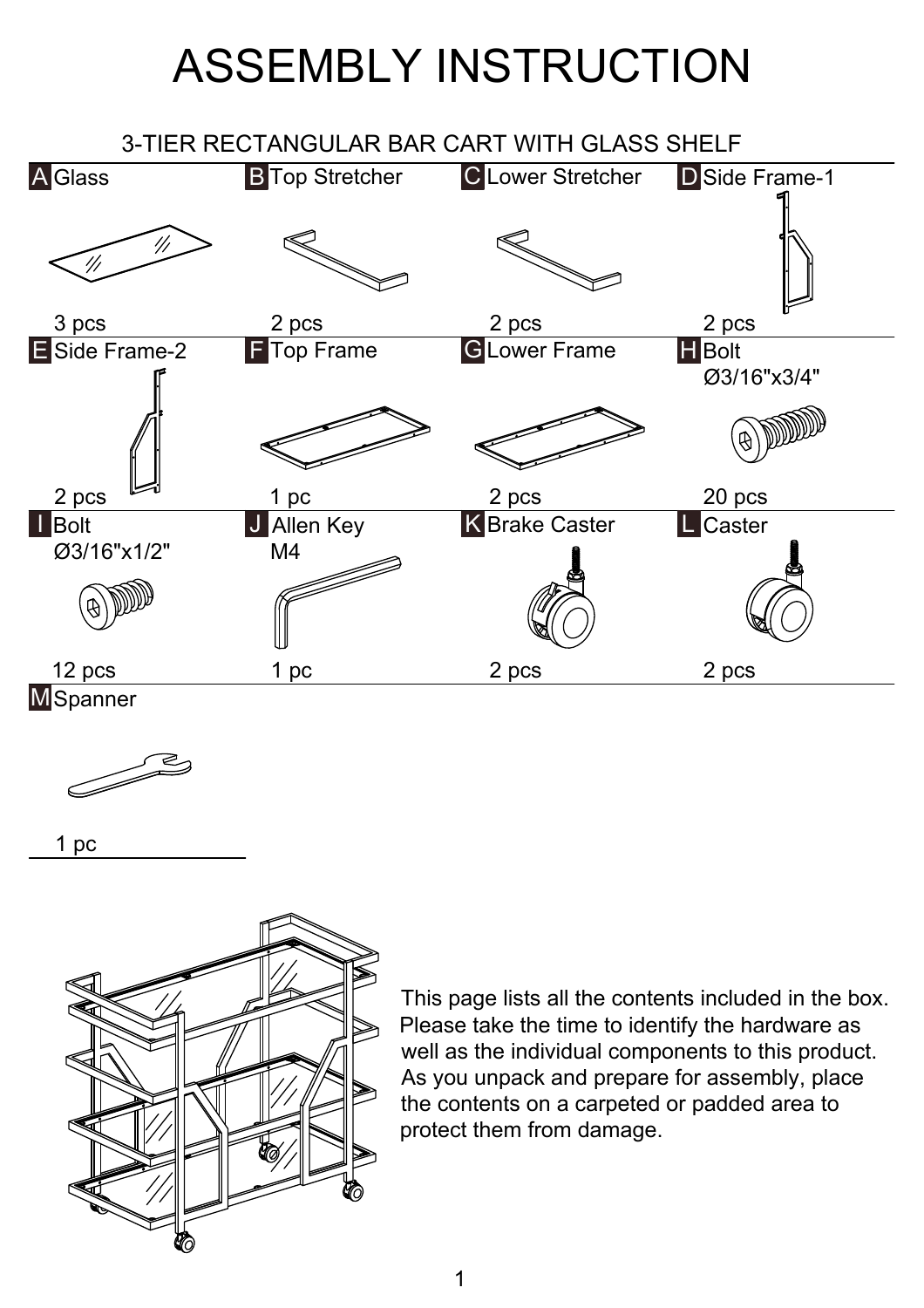Attach one piece of Side Frame-1 (D) & Side Frame-2 (E) to Top Frame (F) and Lower<br>Frame (C) using Relt (U) by Allen Key (I) as helpwebourn Frame (G), using Bolt (H) by Allen Key (J) as below shown.



**2** Attach the rest piece of Side Frame-1 (D) & Side Frame-2 (E) to the other side of Top Frame (F) and Lower Frame (G), using Bolt (H) by Allen Key (J) as below shown.

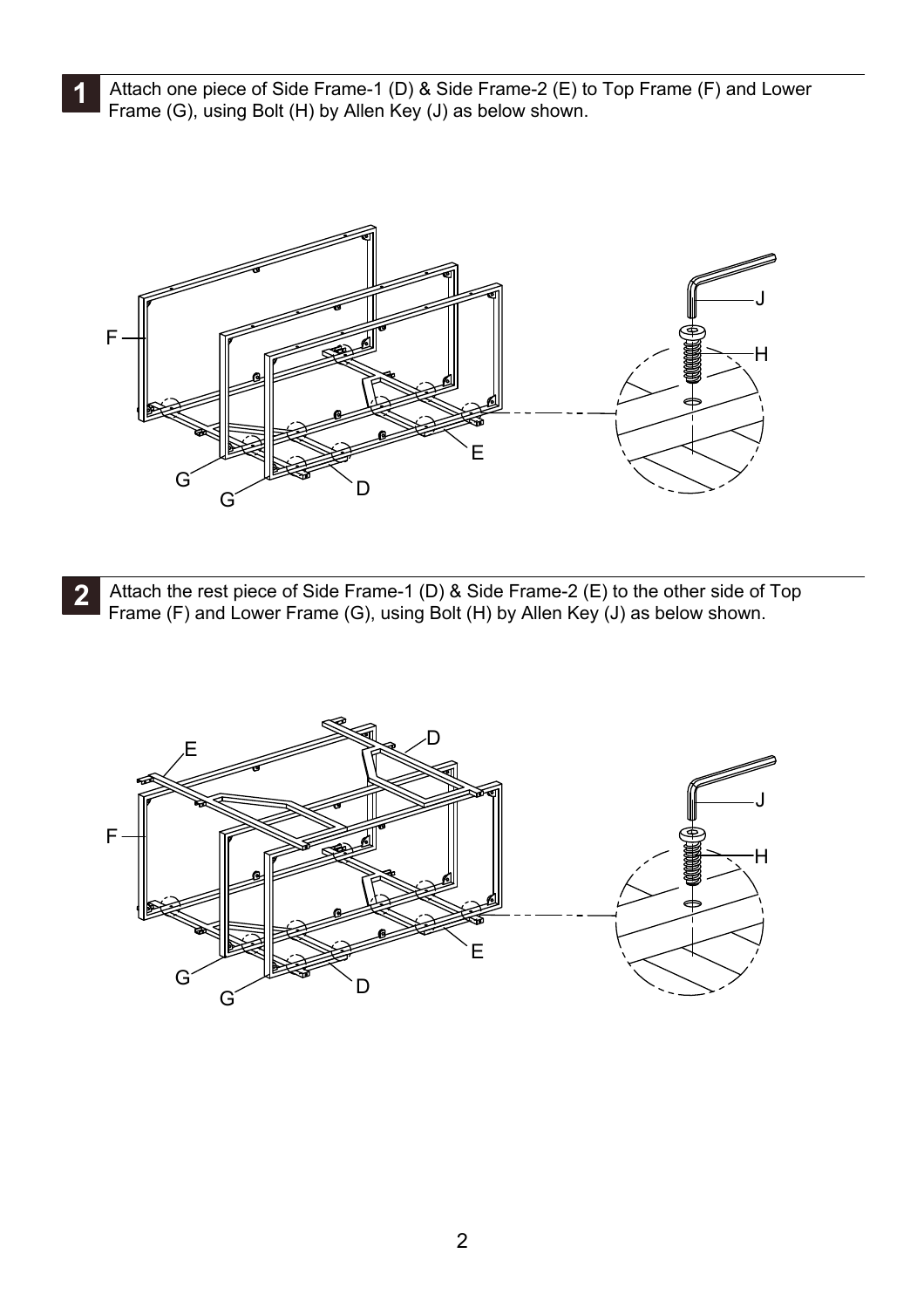**3** Put the pre-assembed bar cart frame upside down on the carpet, then insert Top Stretcher (B)<br>**3** Put the pre-assembed bar cart frame 4 (D) 8 Side Frame 3 (E) using Belt (I) by Allan Kay (I) & Lower Stretcher (C) to Side Frame-1 (D) & Side Frame-2 (E), using Bolt (I) by Allen Key (J) as below shown.



**4** Attach Brake Caster (K) & Caster (L) to the bottom of Side Frame-1 (D) & Side Frame-2 (E), using Spanner (M) to tighten as below shown.